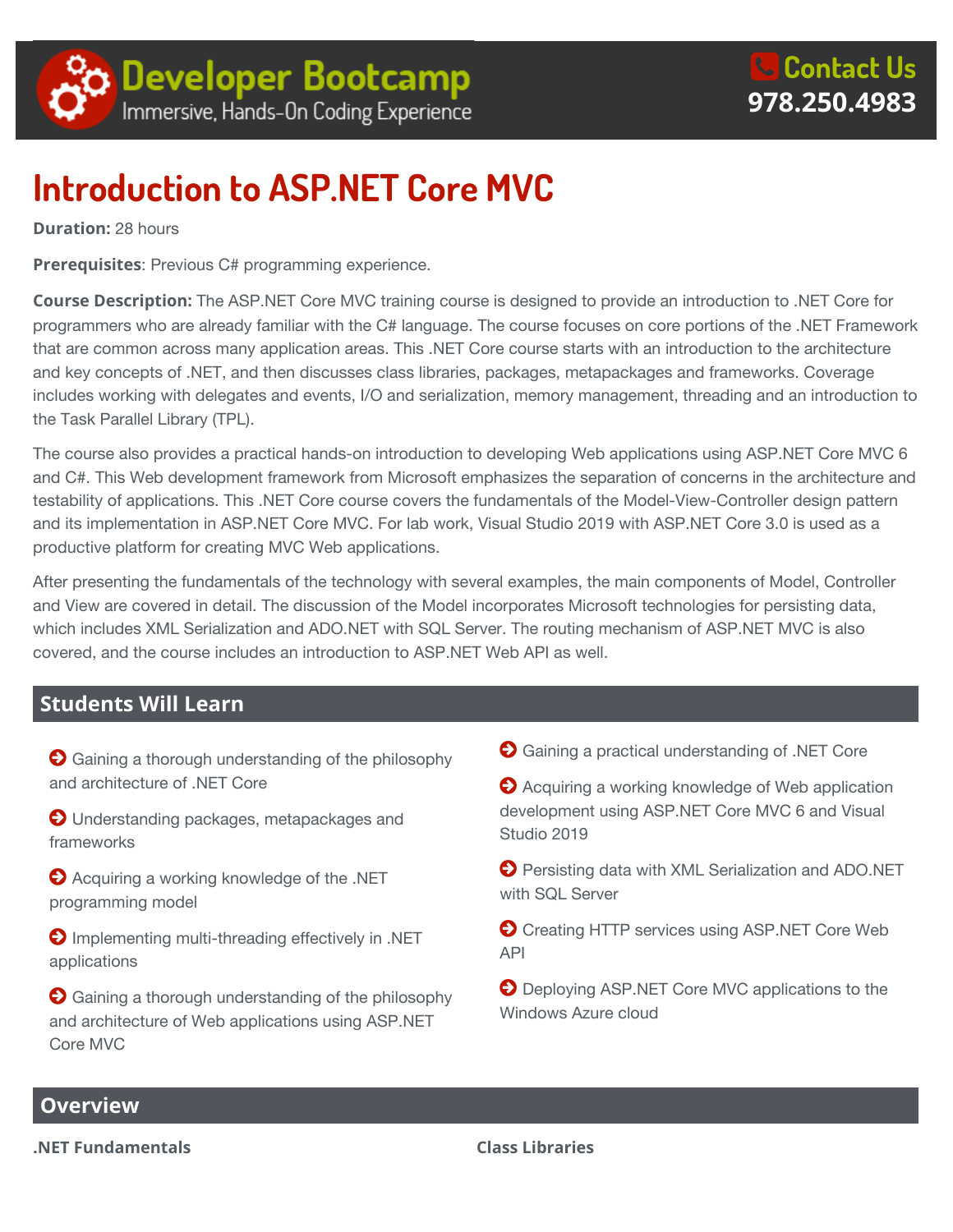What is Microsoft .NET?

- Common Language Runtime
- Framework Class Library
- Language Interoperability
- Managed Code
- .NET Core and Cross-Platform Development

# **Packages and Frameworks**

- Overview of NuGet Packages and the NuGet Gallery
- Explaining the Role of Packages, Metapackages and Frameworks in .NET
- How Packages and Metapackages are Used in .NET Core
- Using the Visual Studio Package Manager to Manage Packages in Solutions
- **Installing Packages from the NuGet Gallery**
- Creating and Using Your Own NuGet Packages
- Porting from .NET 4.6 to .NET Core

## **Delegates and Events**

- Using Delegate Objects to Implement Callbacks
- Using the Random Class to Generate Random Test Data
- Using Aggregations of Delegate Objects
- Using Delegate Objects to Implement and Handle Event Notifications

# **.NET Threading**

- **Using the Thread Class to Implement Multithreading** in .NET Applications
- Using the Monitor Class to Program Safe Concurrent Access to Shared Data
- Using the ThreadPool Class to Obtain Threads from a Pool that is Managed by the System
- Difference Between Foreground and Background **Threads**
- Overview of Different Classes that Can be Used for Synchronizing Threads
- Using the Task Parallel Library to Implement Task Parallelism and Data Parallelism in .NET Applications

# **Introduction to ASP.NET Core MVC**

- Understanding How ASP.NET Core MVC is Used Within Visual Studio
- Creating Several Versions of a Simple ASP.NET Core MVC Application
- Understanding How Views are Rendered
- Using the Razor View Engine in ASP.NET Core MVC

Components in .NET

- Comparing Components in COM and .NET
- Creating Class Libraries
- Using Components in Client Programs by Obtaining References to Class Libraries
- Using References

## **I/O and Serialization**

- Using .NET Framework Classes for Working with Directories and Files
- Explaining and Using Streams for Performing File I/O
- Explaining the Role of Serialization in Persisting and Transporting Objects
- **•** Serialization Mechanisms Available in .NET Core Contrasted with Classical .NET
- Using XML Serialization in .NET Core Programs

# **.NET Programming Model**

- Garbage Collection in .NET
- Implementing the Finalize/Dispose Pattern
- Using the Process and Thread Model for .NET Applications
	- o Process and Thread Isolation
- Using the Process Class to Manage Processes in .NET Core Applications
- Working with Command-Line Arguments

#### **Overview of ASP.NET MVC**

- Advantages and Disadvantages of ASP.NET Web Forms
- Understanding the Model-View-Controller (MVC) Pattern
- Outlining the Parts of an ASP.NET MVC Application
- Advantages and Disadvantages of ASP.NET MVC
- Overview of ASP.NET Core
- Understanding the Use of Unit Testing in Creating ASP.NET MVC Applications

#### **ASP.NET MVC Architecture**

- Understanding the Controller in ASP.NET MVC and its Role
- Understanding the View in ASP.NET MVC and its Role
- Understanding the Model in ASP.NET MVC and its Role
- Use of Helper Methods for HTML in ASP.NET MVC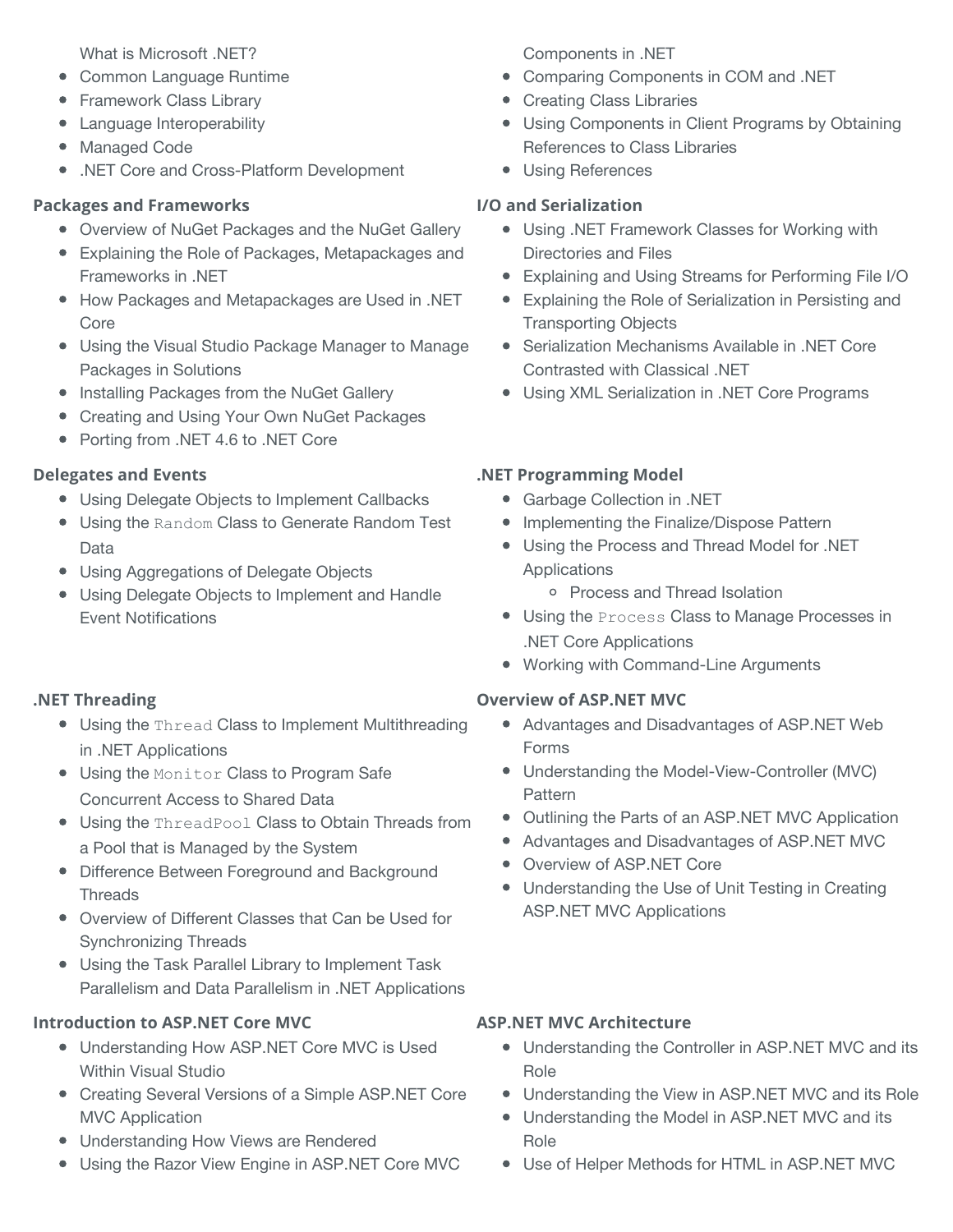- Understanding How Dynamic Output Works
- Passing Input Data to an MVC Application in a Query String
- Rendering Views

#### **The Model**

- Working with More Complex Models in MVC Programs
- Overview of Various Microsoft Technologies Available to Use and Persist the Model
	- ADO.NET
	- LINQ
	- ADO.NET Entity Framework and LINQ to **Entities**
	- o XML
- Using XML Serialization Technique to Persist a Complex Model
- Using the NuGet Package Manager and Use it to Install a New Package
- Persisting a Model Using ADO.NET

#### **The View**

- Responsibility of the View
- Using ViewBag as a Dynamic Type for Passing Data from a Controller to a View
- How Dynamic Objects Can be Used in ASP.NET Core MVC
- Using HTML Helpers
	- o String Helpers
	- Link-Building Helpers
	- Form Helpers
	- Validation and Templated Helpers
- Using Validation Attributes in the Model

#### **ASP.NET Core Web API**

- Overview of the ASP.NET Web API
- Overview of RESTful Web Services
- **Implementing HTTP Services Using the Web API with** ASP.NET Core MVC
- Using Postman to Exercise HTTP Requests while Developing a Web API Service
- Implementing Web API clients

**Related Bootcamp**

• How Form Submission, Model Binding and Input Validation Work in ASP.NET MVC

#### **The Controller**

- **Facilities Provided by the Controller Base Class** 
	- Action Methods
	- Action Results
	- Filters
- Overview of How Controllers Can Receive Input
- Principal Types of Output from a Controller
- Using Attributes to Control How Actions are Invoked
- How Asynchronous Controllers Work and How they Can be Used

#### **Routing**

- Overview of the Use of Routing in ASP.NET Core **MVC**
- Understanding the Properties of Routes in ASP.NET Core MVC
- Understanding the Use of Parameters in Routing
- Understanding How to Register Routes and the Importance of Order
- Using Attribute Routing to Map Actions Directly to Route Templates by Means of Attributes

#### **ASP.NET Core and Azure**

- What Is Windows Azure?
- A Windows Azure Testbed
- Deploying an Application to Azure
- Updating an Application on Azure

| $\blacksquare$ Track $\blacksquare$ | <b>Duration</b>                  | Price <sup>1</sup> |
|-------------------------------------|----------------------------------|--------------------|
| Microsoft .NET Developer: C#        | 5-course track<br>6-course track | \$6,000<br>\$7,200 |